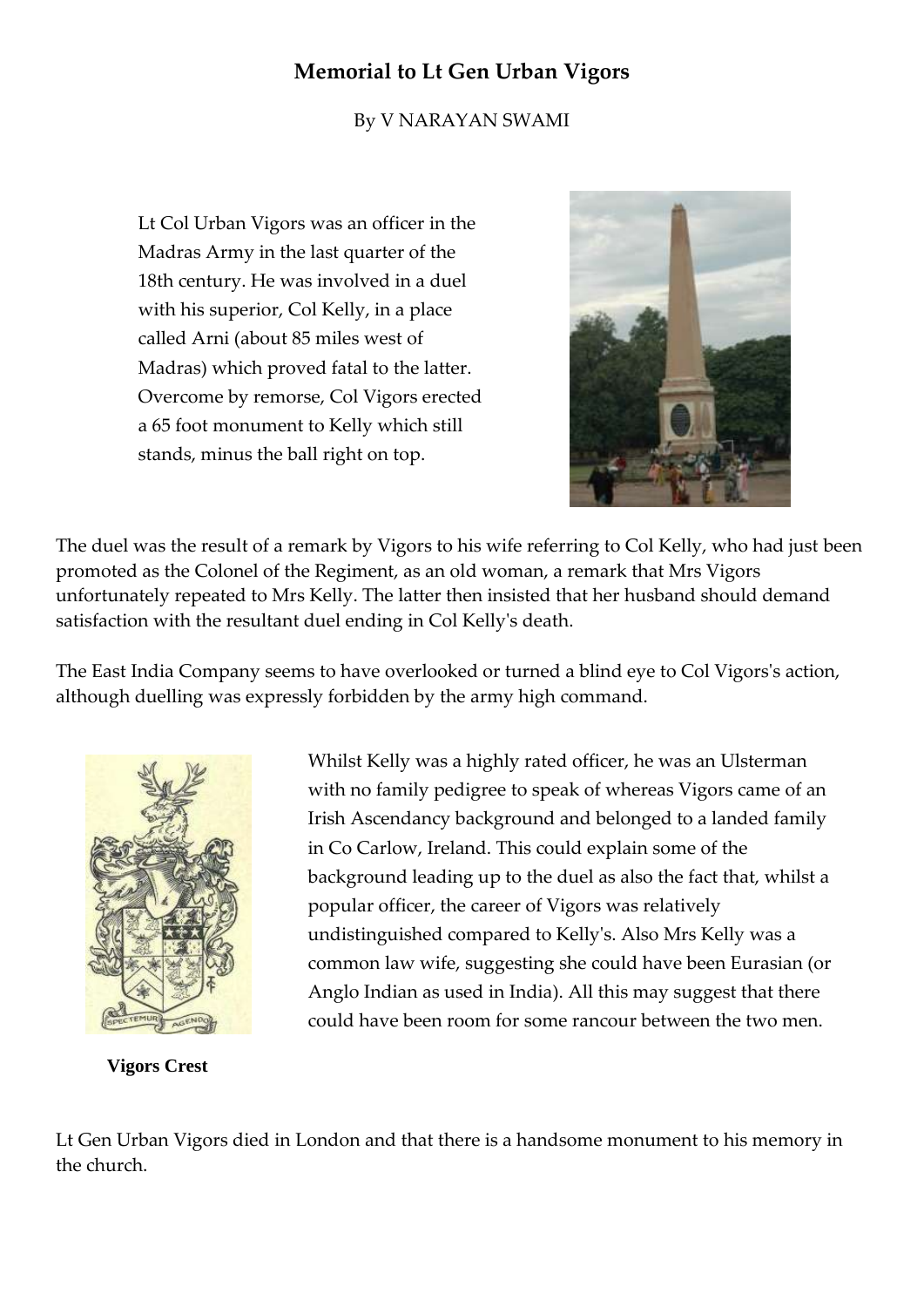## VIGORS OF BURGAGE.

EDWARD CLIFFE VIGORS, of Burgage, co.<br>Carlow, a Clerk in the<br>House of Lords, b. 9 Oct. 1878; s. his father 1908.



## **BULLAND**

NEW CHART

Vincent.

**Vigors** 

THE LANDED GENTEY.